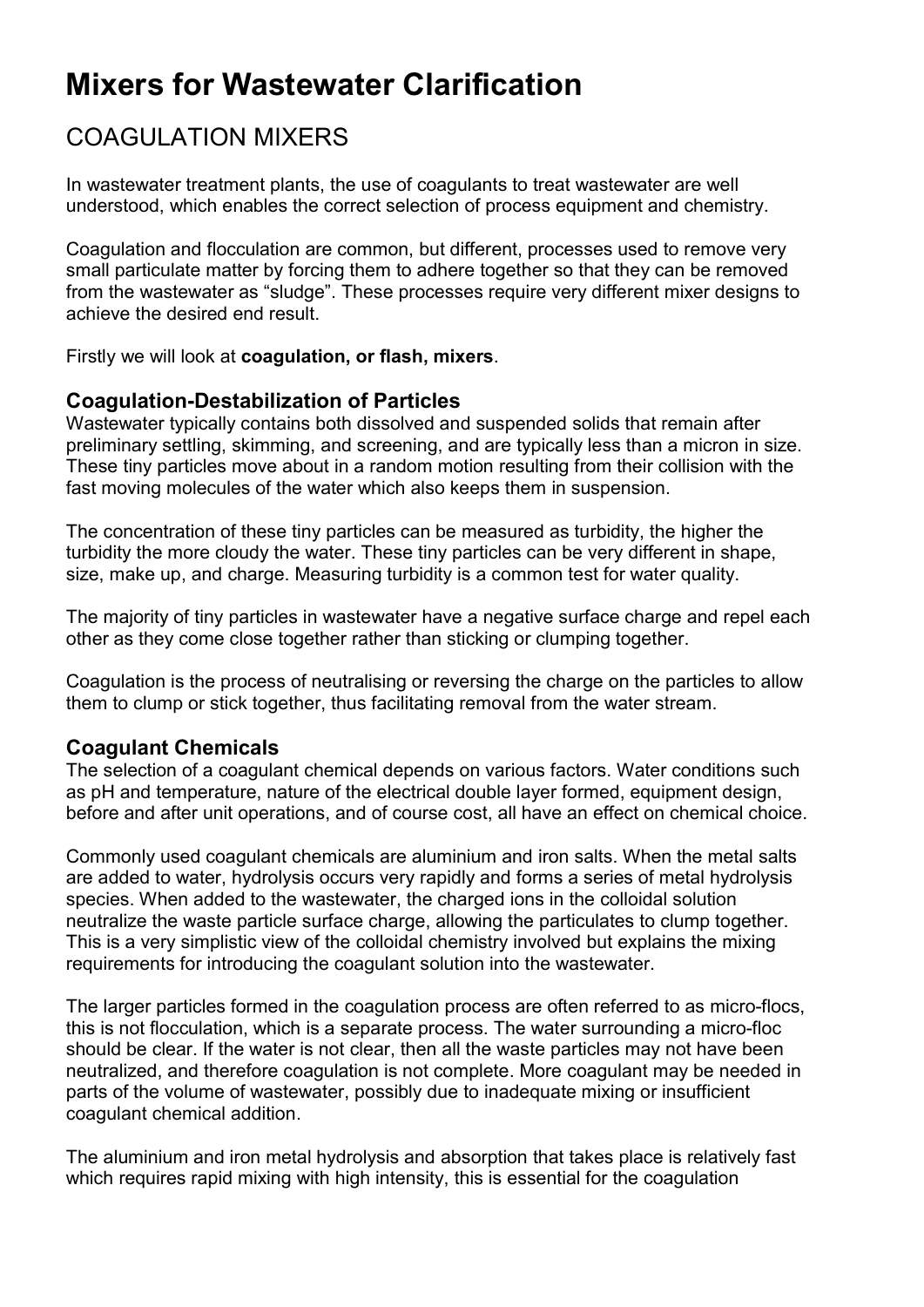process. Essential since this process is where the waste particles are destabilized and the primary micro-flocs are formed, the characteristics of these greatly influence the subsequent flocculation process.

## Optimizing a Mixer for Coagulation

Coagulation does not require long retention time but does need fast and thorough mixing to be effective. The velocity gradient, or G-value, is proportional to the mixing intensity, the higher the G-value, the more intense the mixing.

Therefore a coagulation, or flash, mixer design is one which provides aggressive mixing with a high pumping rate, hence a high tank turnover rate. To design a mixer for coagulation the following key factors have to be taken into consideration;

#### Impeller Selection

For high speed, high shear mixing, pitch-blade impellers are ideal. They have a high pumping rate and create sufficient movement in the tank for solids to contact and adhere to each other.



Mixtec HA745 Pitch Blade Impeller – high shear, high pumping rate

#### High G-value

The residence time in coagulation tanks is short, usually 30 to 60 seconds, this means the mixer must be engineered with a high G value of between 400 and 1000 sec-1. This has to be calculated by the engineer designing the mixer.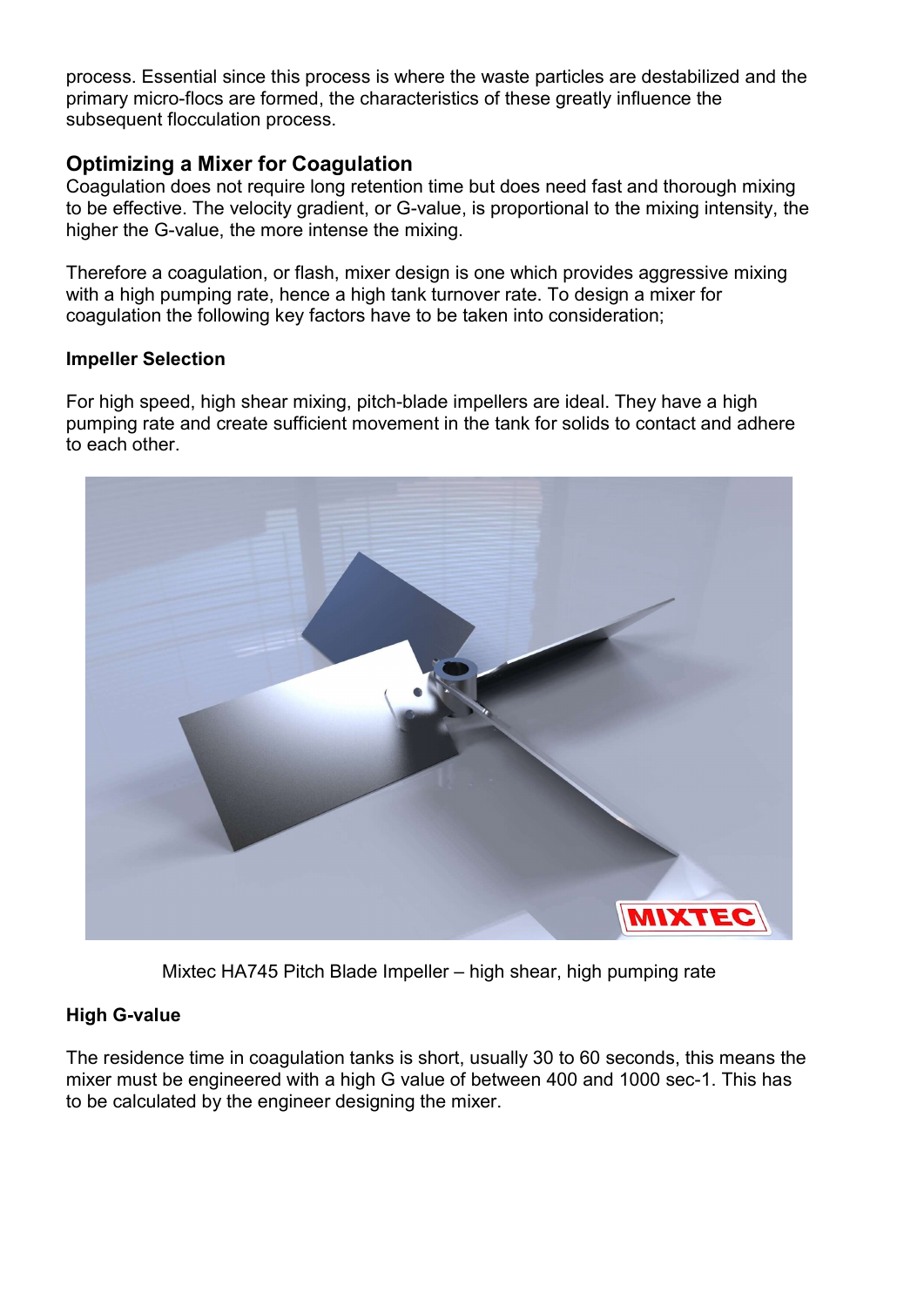#### Tank Optimisation

To maximise the efficiency of the coagulation process, consideration also has to be given the tank design in terms of shape, volume, aspect ratio and flow in and out of the tank. Often you will be presented with an existing tank to work with but if you are building a new tank speak to your mixing expert, Mixtec/Western Engineering, before designing the tank.

## FLOCCULATION MIXERS

In wastewater treatment, coagulation is normally followed by flocculation.

While coagulation is used to destabilize and agglomerate suspended waste particles, flocculation brings the colloids out of suspension in the form of floc, and allows the particles to be more readily removed from the water stream.

#### Flocculation

After the coagulation of destabilized tiny particles in wastewater, flocculation is the next process which encourages the newly formed micro-floc to stick together to create fully formed floc. A floc is defined as a type of microbial aggregate that may be contrasted with biofilms and granules, or else considered a specialized type of biofilm. Flocs appear as cloudy suspensions of cells floating in water, rather than attached to and growing on a surface like most biofilms.

When the floc become sufficiently large enough to settle to the bottom of the fluid (sedimentation), or float to the top of the fluid (creaming), they can be more easily removed through filtering.

## Flocculant Chemicals

The flocculation process utilizes very different formation mechanisms and chemicals to form flocs. A common chemical used for flocculation is a long chain organic polymer such as polyacrylamide.

In wastewater applications, the organic backbone of polyacrylamide can actually be a copolymer with one or more other chemicals added; giving the polymer localized ionic charge of positive or negative, or in some cases both. Ranging from high to low molecular weight, polymers can be cationic, anionic or both, with a high to low charge density. Because of this, they can be engineered to suit very specific flocculation applications.

A polymer is designed to use two mechanisms to flocculate coagulated waste particles; electrostatic attraction and bridging. These charged forms of polymer enhance the mechanisms that attract and bridge the coagulated particles, increasing and improving the flocculation process.

## Orthokinetic Flocculation

Orthokinetic flocculation refers to contacts, or collisions, of colloidal particles resulting from bulk fluid motion, such as mixing or agitation. In mixing systems, the velocity of the fluid varies both from one position to another and from time to time. The spatial changes in velocity are specified by a velocity gradient, or G-value.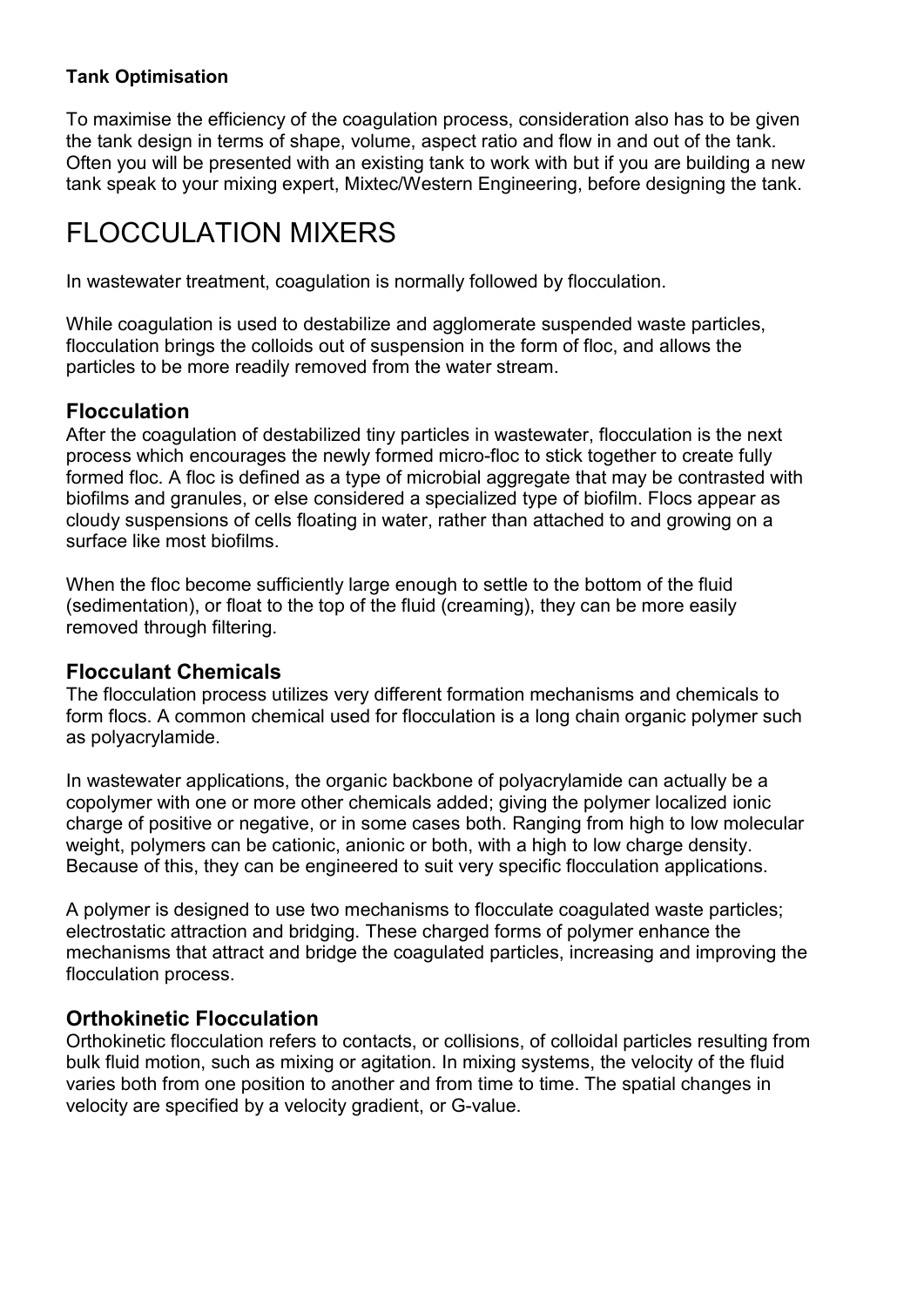This is similar to coagulation in terms of mixing, however, in flocculation, the amount of time the polymer and coagulated waste particles are close or in contact has a significant influence on floc formation.

## Mixing Levels

Effective mixing of the entire tank volume is required to maximise the contact of micro-floc, however, this has to be gentle enough to allow the contact to stick. A high G-value will bring many of the reactants together but will not allow time for the floc to form. As the flocs grow, high G-values will cause higher shear rates which may damage the newly formed flocs.

As the flocculation process goes on, larger and larger flocs are formed. The larger flocs have an increased sensitivity to shear, meaning they can easily be broken down and are often difficult to reform.

#### Mixer Design to Minimize Shear

When designing a flocculation mixer one must consider a long tank retention time in a relatively high volume tank providing low shear effective mixing. The objective being to continuously move a large volume of water gently around the tank without breaking up the newly formed flocs. A correctly designed flocculation mixer will flocculate the whole tank in the minimum of time, use the minimum amount of chemical additives and will produce excellent water quality.

In a batch process a VSD (variable speed drive) is essential to reduce the G-value as the floc is formed and increases in size. For continuous processes there are normally multiple tanks which have mixers run at diminishing G-values as the floc is formed. A VSD for each mixer is recommended for multiple tank systems as there are variables such as water quality, chemical performance, temperature, etc. which may require optimising the mixer speed for any given set of conditions.



Typical Coagulation (Flash) and Multiple Flocculation Tank Arrangement

## Optimizing a Mixer for Flocculation

The purpose of a flocculation mixer is to keep solids in suspension while encouraging larger floc formation without damaging newly formed floc. The mixer must be engineered with the following criteria in mind: